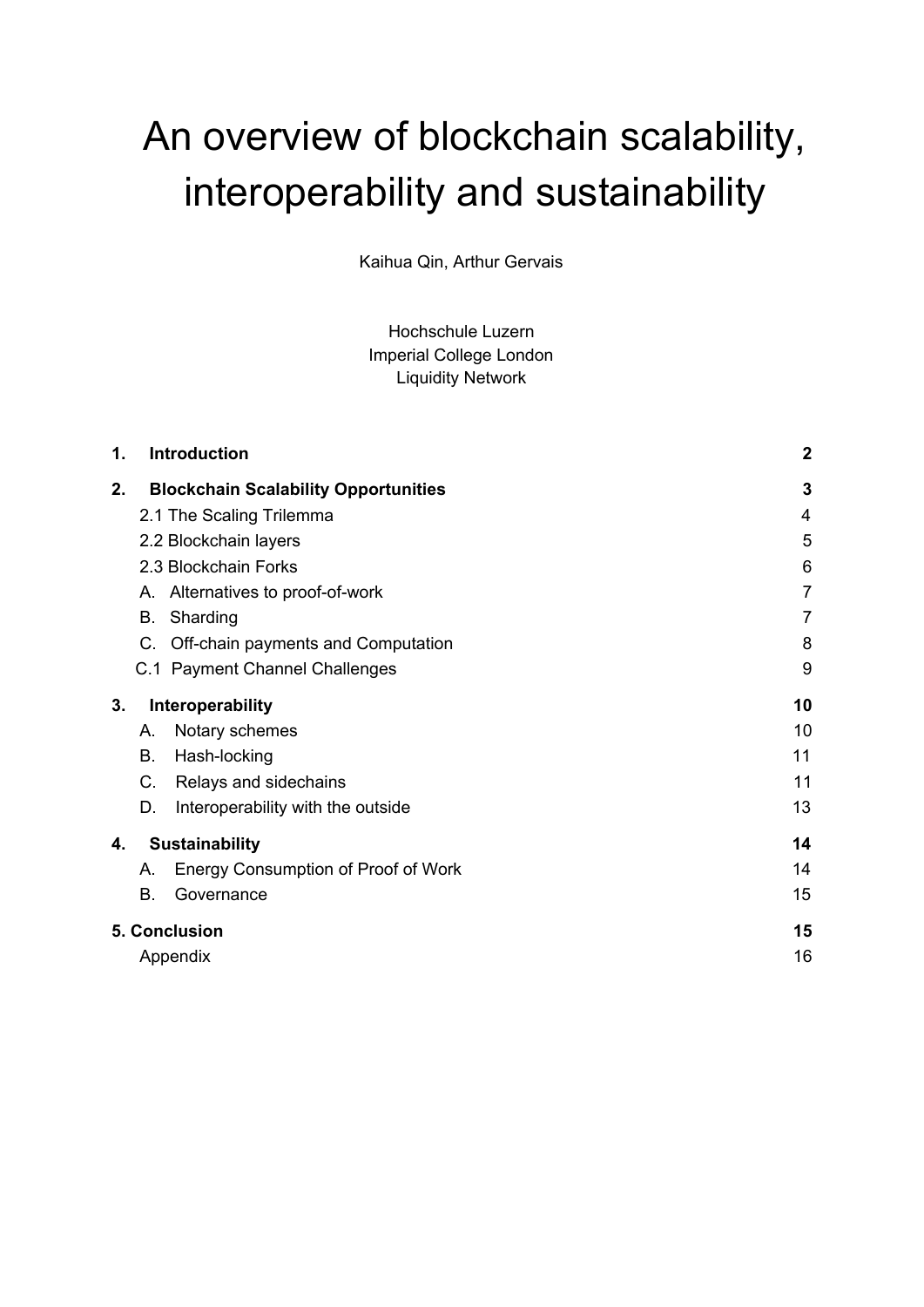### 1. Introduction

Since Bitcoin's introduction, have the non-custodial financial and programmable possibilities of blockchain attracted extensive worldwide attention. Similar to other groundbreaking and novel technologies, blockchain still suffers from fundamental internal and external issues. This high level report revolves around three themes – scalability, interoperability and sustainability of nowadays blockchains.

Before starting this discussion, a preliminary definition of blockchain is essential. A blockchain is generally seen as an append-only ledger, or timestamping service of events. It is the very immutability which provides most value that a blockchain offers - once something has been written to it, it cannot be removed.

The next question to answer would be, how to write on the blockchain? It is here that the world separates into two fundamentally different types of blockchains. First, the open and freely accessible blockchain where anyone with sufficient capital can choose to join and become a writer of the ledger - often referred to as **permissionless blockchain**, and second, the closed and typically by consortia governed blockchain - so called **permissioned blockchain**.

Naturally, the answers to the questions of scalability, interoperability and sustainability are fundamentally different depending on which blockchain type is observed. Permissionless blockchain are inherently more costly in terms of maintenance, as they allow the freedom for new participants to leave and join at any point in time. Permissioned blockchains on the other hand, are in practice built out of legally binding documents between different parties, which attest to each other their intent to form a blockchain network. Intuitively, scaling a rather static and pre-agreed network is understandably more affordable and less challenging than a dynamic and open network.

<span id="page-1-0"></span>Over 70% of the current market capitalization is held by open and permissionless blockchains, run by so called Proof of Work (PoW). Proof of Work allows someone with sufficient capital to solve a computationally hard problem in order to validate blockchain transactions and write them to the blockchain. Notably anyone is free to join this network and contribute towards it's processing power.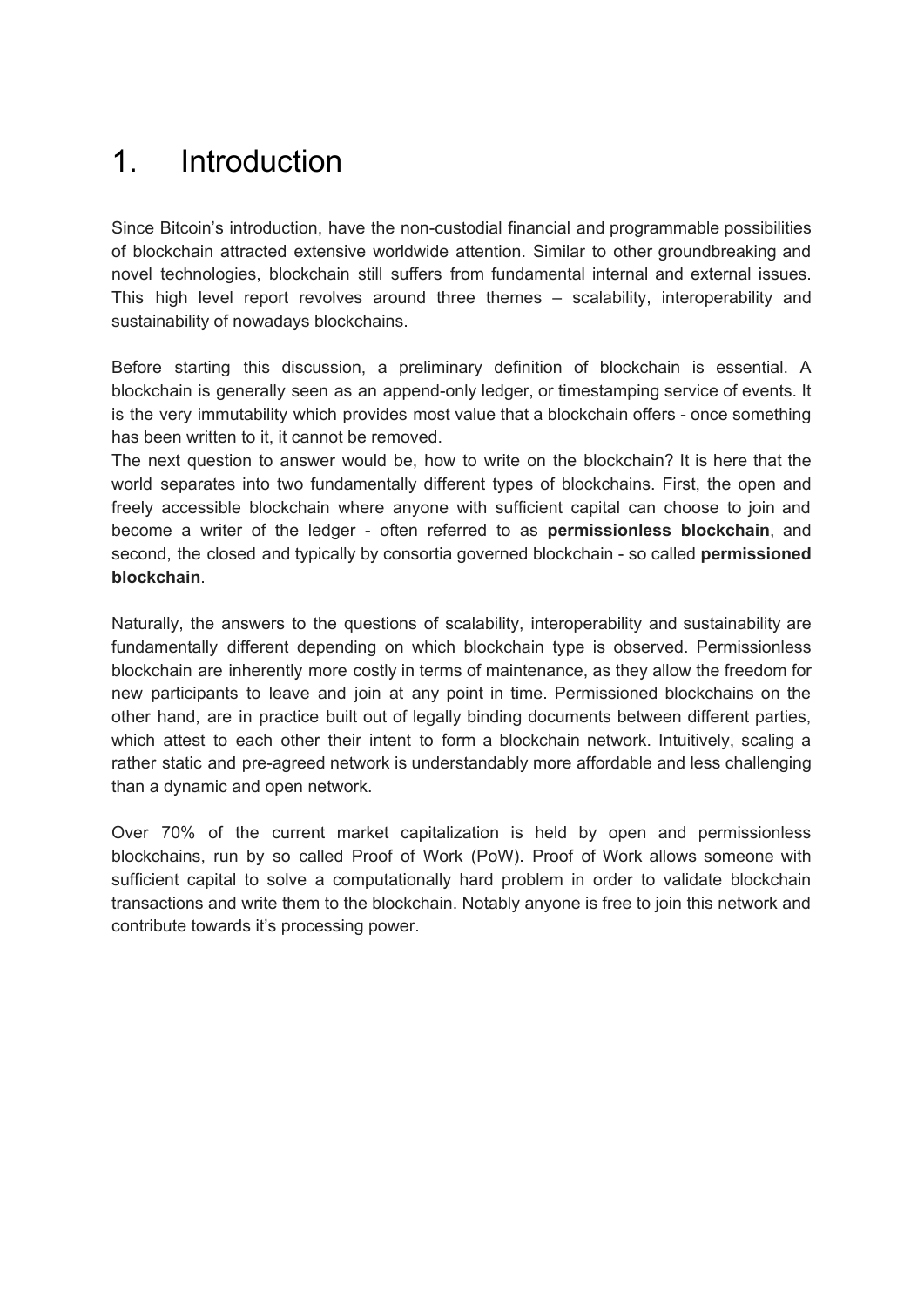# 2. Blockchain Scalability Opportunities

Proof of Work based permissionless blockchains currently offer a transaction throughput of about 10 transactions per second. With simple technical tweaks, those could potentially be improved to about 100 transactions per second, without deteriorating their security provisions of an open and decentralized network<sup>1</sup>. This comparably low throughput is a challenge for blockchain adoption, which however already is solved for e.g. financial applications, as we will outline further below.

Permissioned blockchains typically offer much higher transaction throughputs. The reason being that those in control, those who validate the blockchain transactions, are known upfront and are typically a fixed set of corporate instances. Existing consensus protocols for closed sets are naturally much faster, than an open and permissionless network. It is unclear whether permissioned blockchains offer the non-custodian property, as all trades and applications are effectively controlled by the predetermined validators.

Comparable traditional centralized payment systems like VISA and PayPal, offer significantly higher transactions per second (TPS), however remain custodian of the user's assets<sup>2</sup>.

### <span id="page-2-0"></span>2.1 The Scaling Trilemma

There is a loose trilemma law that blockchains can have at most two of the three properties: (i) decentralization, (ii) scalability and (iii) security. In a permissionless blockchain, all the transactions and blocks are broadcast, verified and recorded among all participants in a

decentralized peer-to-peer network. This process ensures that the whole system is immutable, stable and resistant as long as more than half of the computing resources remain honest.

Honest majority is required for an appropriate security property, which however is very costly on the scalability side as all participants need to be informed and to implicitly agree.

Let's define decentralization as a property similar to redundancy and no single



<sup>1</sup> Gervais, Arthur, et al. "On the security and performance of proof of work blockchains." Proceedings of the 2016 ACM SIGSAC Conference on Computer and Communications Security. ACM, 2016 <sup>2</sup> <https://usa.visa.com/about-visa/visanet.html>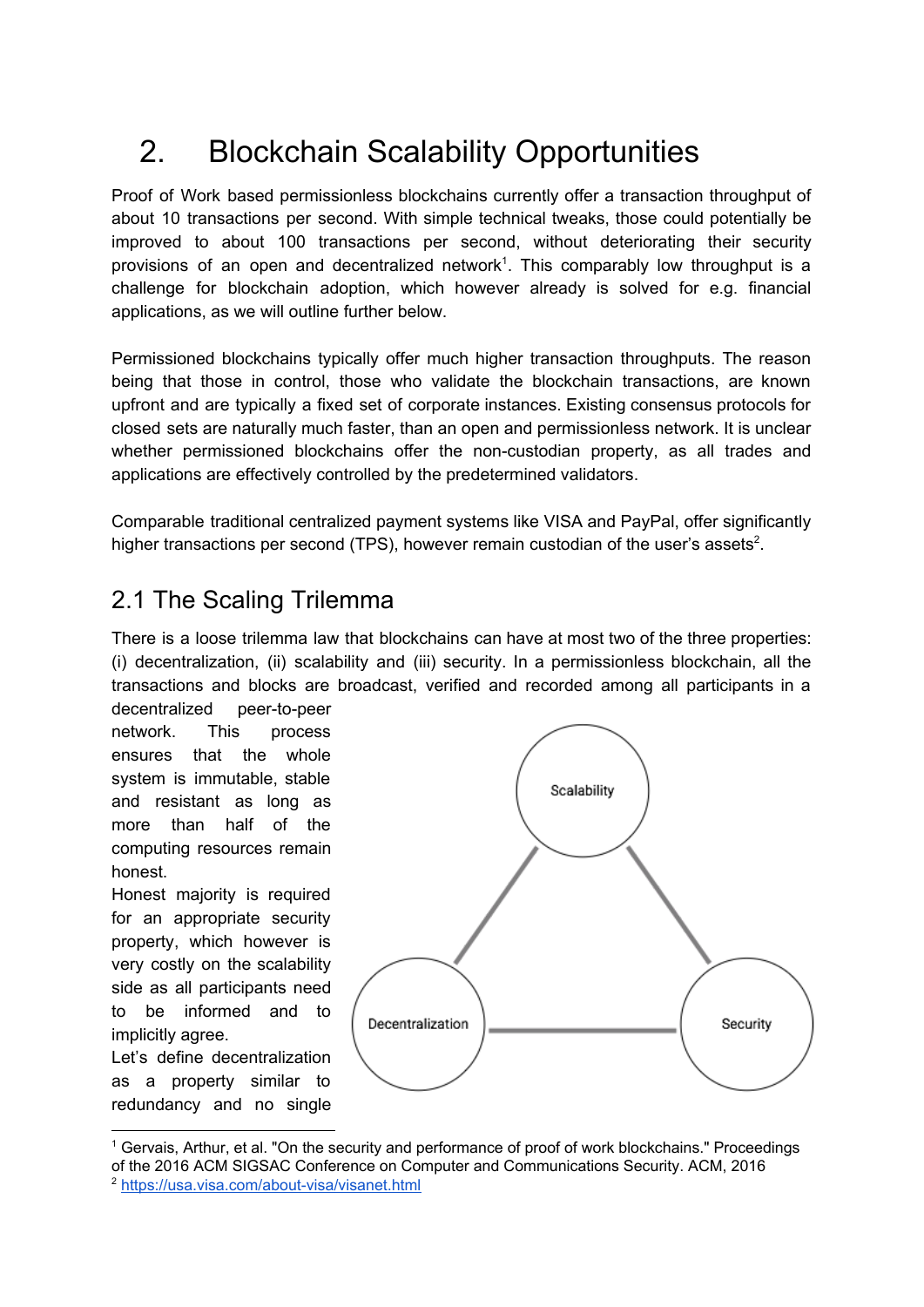point of control. Then, permissioned blockchains make the tradeoff to only allow a fixed set of participants to control the underlying ledger.

Figure 1: The Scaling trilemma - it's hard to achieve scalability, security and decentralization at the same time.

Scalability of PoW blockchain is inherently affected by some endogenous factors, such as the *block time interval* and the *block size*. Intuitively, reducing the time interval does improve performance, however might increase the risk of blockchain forks and thereby reduce security. Block size is another contributing factor - the larger a block, the more transactions can be carried within, which will lead to a slower network propagation, which itself again leads to lower security properties. Blind modification of the said parameters might make the whole system vulnerable to a variety of attacks, such as selfish mining and double spending.

To better understand the aforementioned parameter selection, we have built an open-source blockchain simulator to test and verify how different consensus and network parameters affect the whole system<sup>3</sup>. We also constructed an explicit mathematical model, fed by the stale block rate which is the output of the simulator and some other inputs like the adversarial fraction of the total mining power, to evaluate security. Our study shows that, by appropriately adjusting some parameters, a scalability factor of 10 can be achieved, without sacrificing security. Namely, Bitcoin could increase the current transaction throughput by ten-fold, with 1 simple parameter change, and without sacrificing security<sup>4</sup>.

### <span id="page-3-0"></span>2.2 Blockchain layers

Blockchains, whether permissioned or permissionless, are typically organized in different layers (cf. Figure 2). When referring to a blockchain, we're often discussing layer 1, where the chain of blocks are formed - the blockchain. For this to happen, there are important communication requirements in place - those typically occur over the internet, respectively the network layer. The hardware layer implicitly allows to compute on the received data and to produce appropriate outputs.

What's interesting, in particular regarding the scalability opportunities, is layer 2. Layer 2 would not only allow to perform financial transactions, but potentially enables new forms of applications, as well as opportunities to improve the scaling challenges of layer 1. Having a slow layer 1, therefore does not imply to have a slow layer 2 blockchain! Note that layer 2 can also be a separate blockchain in itself.

Examples of scaling solutions on the different layers are the following. Scaling solutions on layer 0 would correspond to faster network propagation mechanism as in to optimize the communication throughput. On layer 1, we could think about different blockchain structures, such as a directed acyclic graph (DAG), which however might introduce additional

<sup>3</sup> https://github.com/arthurgervais/Bitcoin-Simulator

<sup>4</sup> Gervais, Arthur, et al. "On the security and performance of proof of work blockchains." Proceedings of the 2016 ACM SIGSAC Conference on Computer and Communications Security. ACM, 2016.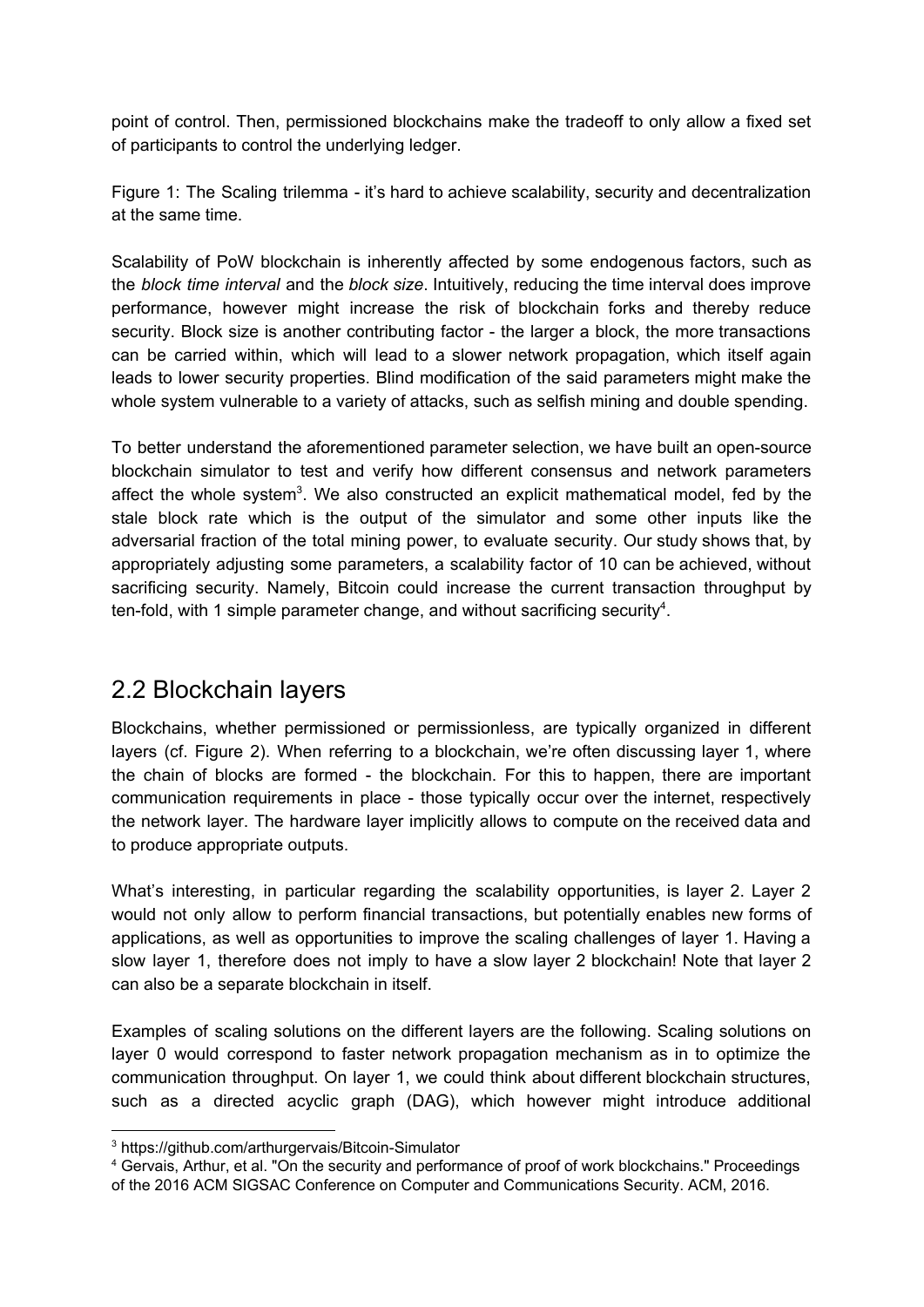complexities. Possible scalability solutions on layer 2 would be off-chain channels or hubs, as well as side chains. A side chain is an independent chain, governed by e.g. a consortia, whereby an off-chain protocol typically does not require an additional consensus mechanism.



Figure 2: The different layers that a blockchain is constructed with. Note that layer 2 could also be another blockchain, for example an application specific blockchain.

### <span id="page-4-0"></span>2.3 Blockchain Forks

A fork refers to the point that a blockchain is split into different versions. PoW blockchains may fork accidentally at any point in time when two or more miners simultaneously find a conflicting block. A fork is resolved once subsequent blocks are mined and by determining the chain with the most proof of work.

Some forks are initiated intentionally to modify or upgrading the protocol, usually for the purpose of bug fixing and performance enhancements. The community typically differentiates between two types of forks: (1) a hard fork is a rule change that requires all nodes to update, whereas (2) a soft fork is "backward-compatible". Under the circumstance that a hard fork is partly accepted, the blockchain would turn into separate chains. For instance, Ethereum hard-forked into Ethereum and Ethereum Classic in 2016.

<span id="page-4-1"></span>The remainder of this chapter introduces existing scalability solution attempts.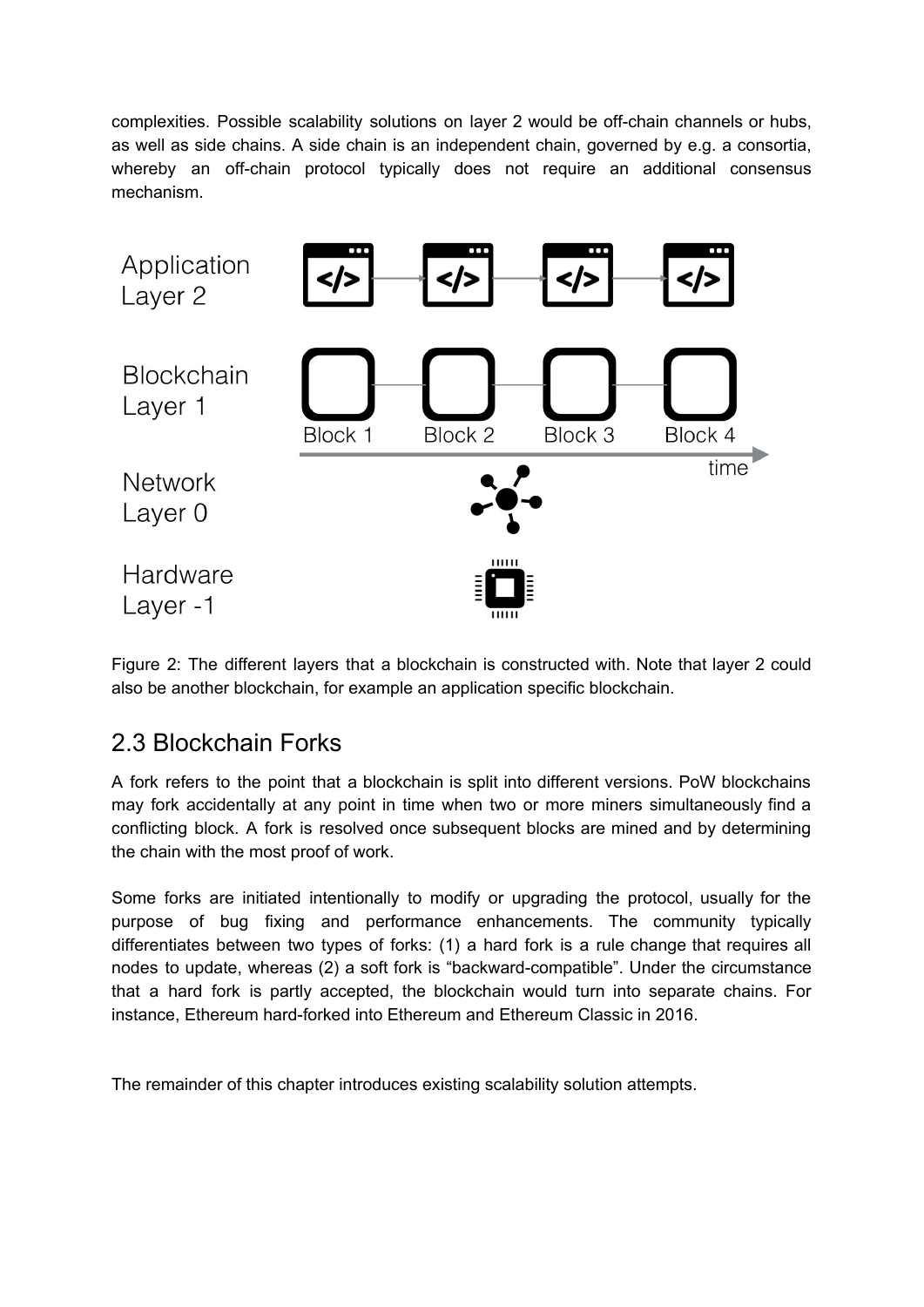### A. Alternatives to proof-of-work

One of the fundamental differences between centralized ledgers and blockchains is that the bookkeeper is randomly selected from a crowd of decentralized candidates. In Proof of Work, candidates are competing on computationally intensive puzzles and are randomly selected, proportional to their processing power, and then allowed to write to the chain. In Proof of Stake (PoS) systems those random elections are based on financial stakes. The stakes can take up different forms, e.g. total amount of stake or the age of a particular set of coins.

Proof of Stake, however, is not a scalability solution. PoS is aimed at reducing the energy consumption problem of PoW and likely has different trust assumptions than PoW.

Except for PoS, there exist plenty alternatives of PoW such as delegated Proof of Stake (DPoS) and practical Byzantine fault tolerance (PBFT). A detailed comparison and investigation of such proposals are beyond the scope of this report $5$ . A possible infographic can be found in the appendix.

### <span id="page-5-0"></span>B. Sharding

In a traditional blockchain network, transactions and blocks are validated by all the participating nodes. One approach to scaling would be to parallelize the blockchain, which is called sharding. Sharding is a technique that is widely used in large-scale databases. Data are horizontally partitioned into pieces, each called a shard, in order to provide high concurrency.

In the case of blockchains, sharding is considered complex it would require the cautious design of a partitioning mechanism to make sure all shards are sufficiently decentralized. Otherwise, a shard could be easily controlled by a single entity – the single-shard takeover attacks.

The next challenge is inter-shard communication. If cross shard communications are too frequent, sharding might become less efficient than a non-sharded blockchain. Further issues like fraud detection and data availability make designing blockchain sharding challenging. Despite the challenges and difficulties, sharding is a promising technique that will make a tremendous difference on the blockchain scalability issue.

Several sharding schemes have been proposed, notably in conjunction with PoS systems $6$ . Those for example propose that each shard holds data in shard blocks, or collations, forming a chain structure. Structurally that seems similar to the traditional blockchain, partitioned into sub-blockchains. At the same time, the main chain only stores the summarized global state,

<sup>5</sup> SoK: Consensus in the Age of Blockchains, Bano et al., <https://arxiv.org/pdf/1711.03936.pdf>

<sup>6</sup> <https://github.com/ethereum/wiki/wiki/Sharding-FAQs>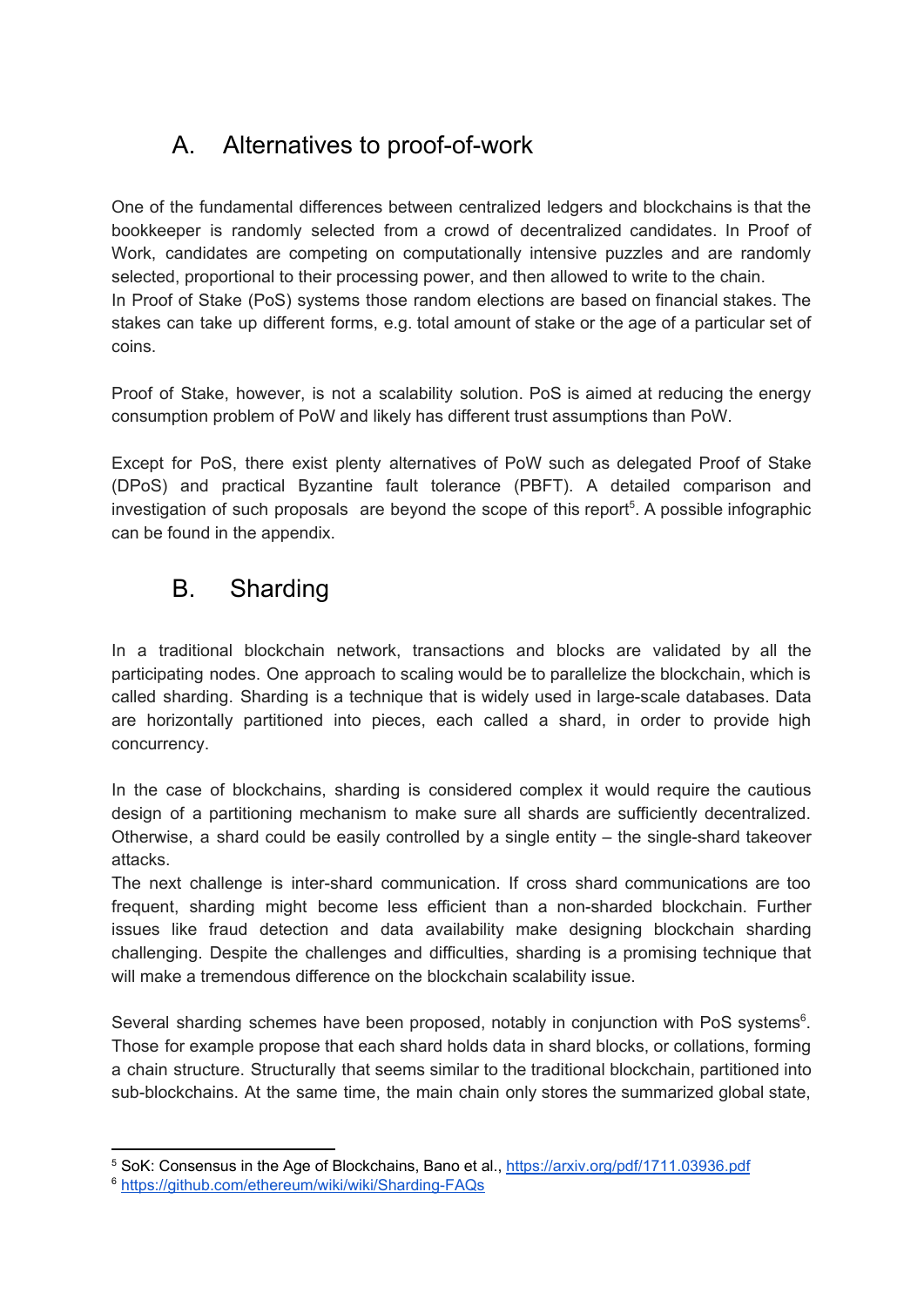for example the collation headers of all the shards. Hence, the cross-links between collations in shards and the main chain are established.

Nodes in a sharded blockchain take on different roles – proposers are tasked with marshalling transactions and creating collations; validators are tasked with verifying those collations and reaching consensus. The validators are randomly selected and shuffled to a new shard every round. This is to prevent validators from knowing which shard they will validate and thus to reduce risks of the single-shard takeover attacks. Although the prototypes of this solution have been modelled like what is described previously, due to their technical complexity, sharding still is in the scoping epoch – there exists no sharding chain that is operational.

### <span id="page-6-0"></span>C. Off-chain payments and computation

Off-chain technology, as the name implies, does no longer perform transactions on the blockchain. It generally performs transactions off the chain, which however are secured by the underlying chain that acts as a dispute mediator.

Various types of off-chain solutions have emerged in recent years, many of which rely on the micro-payment channels. Payment channels permit users to defer submitting transactions on-chain and settle the final state at a later time.

The life cycle of payment channel falls into three phases. First, to establish the channel, both counterparties fund an anchor transaction broadcast on-chain to lock certain amount of assets between them. Second, the two sides can perpetually exchange commitment transactions off-chain to reallocate the initial locked funds. Every time new transactions are generated, the previous ones will be repealed via for example the Revocable Sequence Maturity Contract (RSMC)<sup>7</sup>. RSMC ensures that any side attempting to profit improperly by submitting an obsolete commitment transaction on-chain will be punished with losing all funds inside the channel.

Third and lastly, a settlement transaction is submitted on the blockchain marking the channel closure.

There are other types of payment channels, e.g. those based on commitment transactions with time locks. The latest transaction with the shortest time lock will "double-spend" previous transactions, which is equivalent to revocation. Payment channels suit the use case scenario where micro-payments happen frequently.

 $\frac{7}{1}$  The workflow of RSMC is described as follows. Assume Alice and Bob are transacting through a payment channel. Every time a new off-chain payment is generated, Alice will create a revocation key and prepare a commitment transaction with two outputs for Bod to sign. The first output is sent to Bob directly and the second output is sent to 2-of-2 multisignature address controlled by Bob and the revocation key. Bob will sign this transaction and at the same time sign a transaction to send the second output to Alice after a long time lock of, for example, 1000 blocks. Next time, when another new commitment transaction is generated, Alice will reveal the old key to Bob as the revocation. If Alice tries to broadcast the old state on-chain, Bod will have enough time to redeem the second output with Alice's revocation key. For details, refer to <https://lightning.network/lightning-network-paper.pdf>.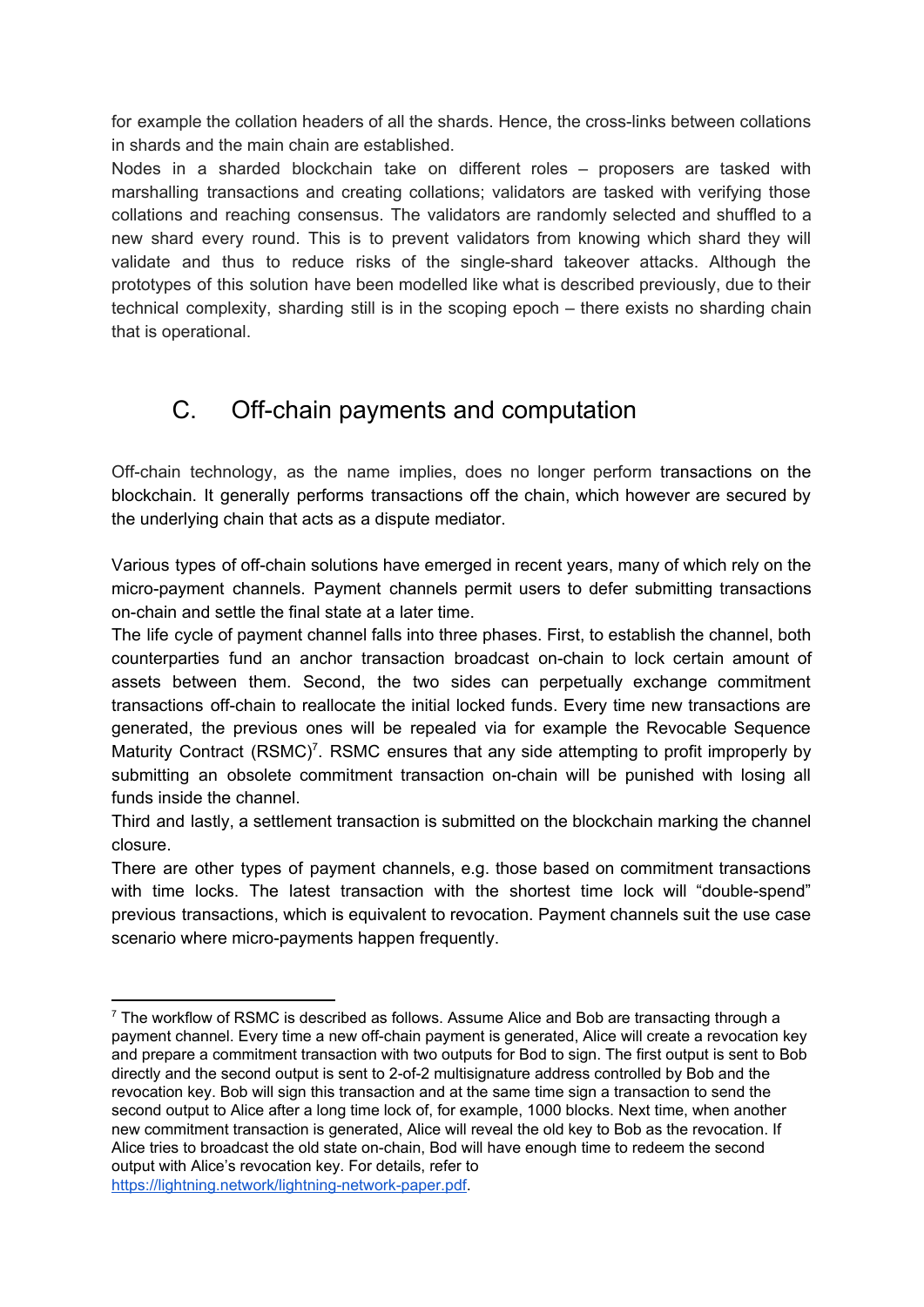Payment channels can be further meshed together into a network, so that payments can flow hop-by-hop via Hashed Timelock Contract  $(HTLC)^8$ . To perform a multi-hop payment, the payee should generate a random number, namely the preimage, and send its hash to the payer. Then, starting from the payer, a payment in every hop will require the recipient to present the preimage, which can be validated by the hash to redeem the funds.

As the payee knows the preimage, the redemptions will proceed hop-by-hop in the opposite direction to finalize the whole payment. HTLC doesn't require any trust though the routing path as the whole transaction amount is collateralized.

#### <span id="page-7-0"></span>C.1 Payment Channel Challenges

A payment channel network allows participants that are not directly connected to transact, however faces several challenges. For instance, every channel requires the transaction volume to be collateralized. A single entity that wants to serve 1000 peers with on average USD 1000, would need to perform 1000 on-chain transactions to initiate those channels, and lock up USD 1M as collateral.

Moreover, peers are supposed to be *continuously* online in a payment channel network, in order to observe the counterparty's behaviour and possibly report misbehaviour. To enable the practical application of payment channels, so called watchguards must therefore be introduced who would be monitoring the transactions to ensure the safety of funds.

The likely most prevalent usability concern of payment channels, however, is the requirement that the recipient is online at the time of payment reception. This requirement complicates, or even renders impractical the real-world usage of channels for many use cases.

Routing is another major complexity obstacle in channel networks, and several projects are working towards alleviating routing complexities. Routing however is also dependent on the available collateral and as such, even if solved, wouldn't likely suffice to make payment channels fully practical. Longer and more complex routing paths, would increase the transaction costs and switching between different paths may expose the users' privacy. Lightning Network for example announced their routed payment channels scheme in 2015 $^{\circ}$ , but due to a variety of complications, only accomplished the first mainnet-ready implementation three years later. A lot of work proposes to improve current payment channel networks to improve their robustness and scalability properties. REVIVE $^{10}$  for example allows the balance of collateral between channels to be redistributed without costly blockchain transactions. Compared with individual collateral management, this solution is more flexible and beneficial to routing optimization.

<sup>&</sup>lt;sup>8</sup> Detailed mechanism of HTLC will be described in the Hash-locking section of the Interoperability chapter.

<sup>9</sup> Lightning Network – <https://lightning.network/> introduced this notion on Bitcoin. Raiden Network – <https://raiden.network/> copied the idea on Ethereum.

 $10$  Khalil, Rami, and Arthur Gervais. "Revive: Rebalancing off-blockchain payment networks." Proceedings of the 2017 ACM SIGSAC Conference on Computer and Communications Security. ACM, 2017.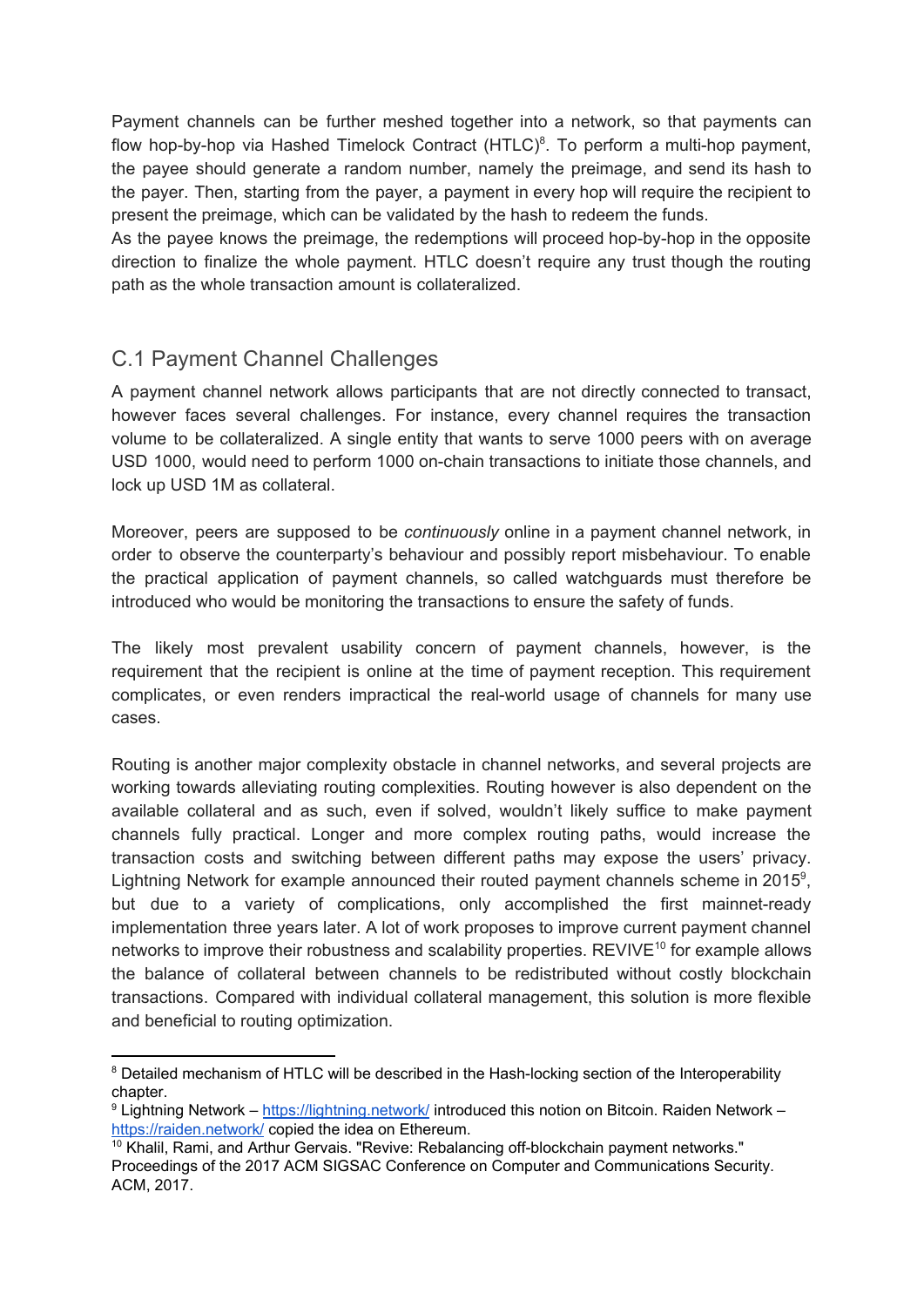Several other off-chain scaling solutions are currently in the development phase. NOCUST $11$ , Plasma, Perun are such examples, all with different trust assumptions and different scaling properties. NOCUST<sup>12</sup> for example offers the possibility to operate trustless N-party offchain hubs. End users can register to a particular hub without an on-chain transaction, routing paths amid different hubs are static, long-lived and therefore affordable.

It's likely that these off-chain solutions become very robust and offer a significant layer on top of existing blockchains which simply improves the scalability while reducing transaction costs. They moreover have the chance to improve the users privacy as transactions are no longer broadcast globally.

What's *fundamental* is that any off-chain project should properly define and formalize it's security and trust assumptions. It's trivial to make a system scalable when compromising on the former, the limitations should therefore formally be described and ideally be proven.

# <span id="page-8-0"></span>3. Interoperability

Blockchain interoperability generally tackles the ability of sharing states and transacting across different chains<sup>13</sup>. Blockchains can be seen as isolated databases, without proper interfaces for in- or output of data. Blockchain interoperability could enrich use cases for blockchains like portable assets, payment-versus-delivery and cross-chain oracle. Ideally, different blockchains would be abstracted, such that a user can readily manipulate all the functions without accurate understanding of each blockchain. Notary schemes, hash locking, relays and sidechains are the existing primary solutions that will be introduced seriatim.

### <span id="page-8-1"></span>A. Notary schemes

In notary schemes, transactions highly depend on a third-party notary. When both parties of a transaction across different chains mistrust each other and their information is asymmetric, the simplest method is to seek an intermediary trusted by both sides. The notary can be a centralized entity or a set of entities, who will claim some state or transaction on the targeted chains, either proactively or reactively. Centralized notaries are often criticized for despotism while federated notaries likely mitigate this weakness. For federated notaries, Byzantine-fault-tolerant algorithm and multi-signature verifications are usually utilized for the security purposes.

Technically, notary schemes are simple to implement. The security properties rely on the credits and honesty of the notaries, similar to traditional centralized exchanges and banks. Despite this drawback, notary schemes have been widely used due to their efficiency and flexibility. For example, notary solutions can easily support exchanges between legal

<sup>&</sup>lt;sup>11</sup> [https://liquidity.network/NOCUST\\_Liquidity\\_Network\\_Paper.pdf](https://liquidity.network/NOCUST_Liquidity_Network_Paper.pdf)

<sup>&</sup>lt;sup>12</sup> <https://liquidity.network/>, co-founded by Dr. Arthur Gervais and Rami Khalil

<sup>&</sup>lt;sup>13</sup>XCLAIM: Trustless, Interoperable, Cryptocurrency-Backed Assets, Zamyatin et al,

<https://eprint.iacr.org/2018/643.pdf>, IEEE S&P 2019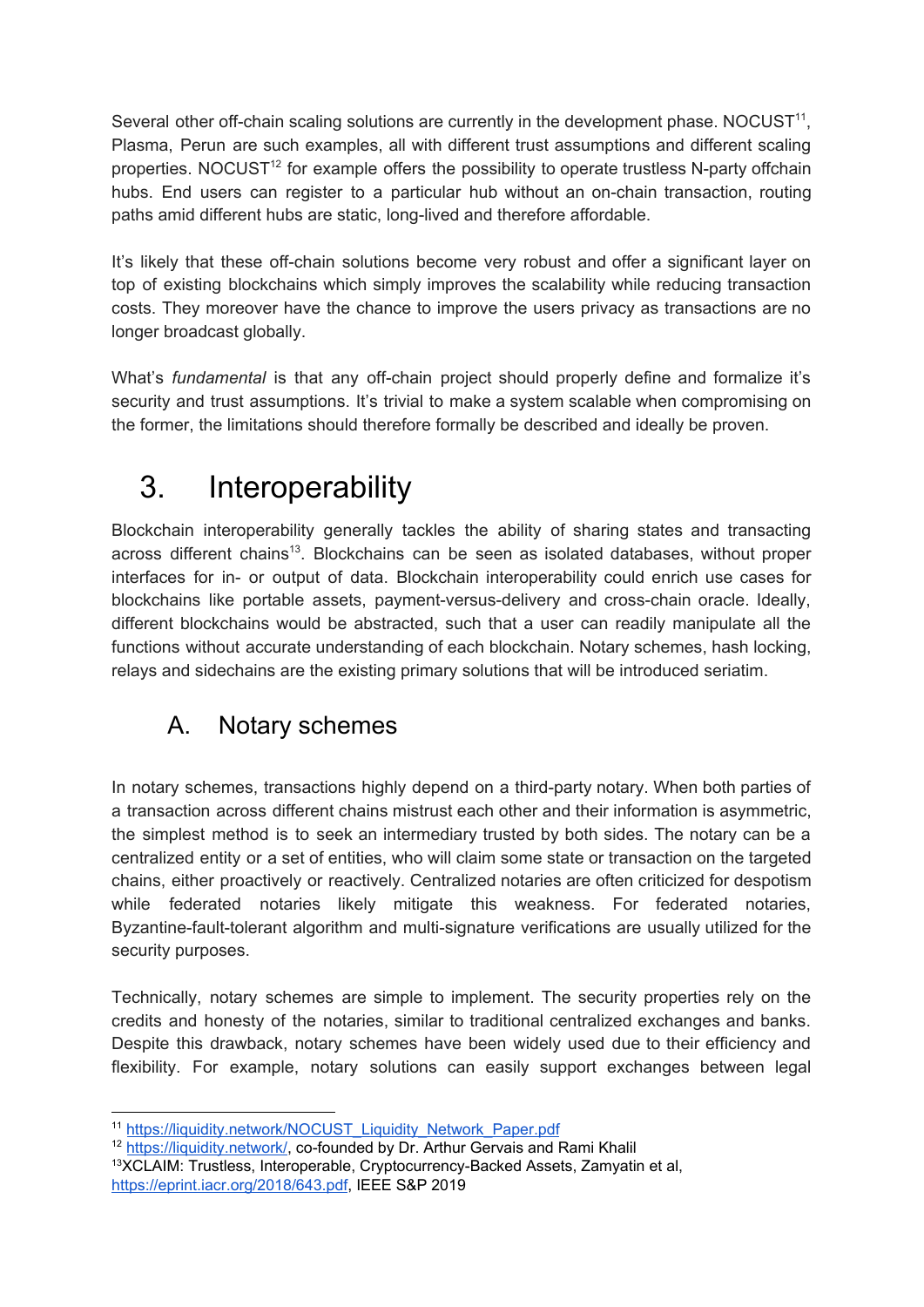tenders, which don't support smart contracts. Similarly, based on a number of third-party connectors, the Interledger Protocol (ILP) provides a network that connects different digital asset ledgers including banks and blockchains $^{14}$ .

<span id="page-9-0"></span>As the typically most trusted entities, governments seem suitable actors as notaries.

### B. Hash-locking

HTLC is utilized to make payments routable across multiple payment channels, and hash locking is also suitable for cross-chain atomic swaps. Supposing Alice and Bob want to exchange assets on different chains, the mechanism is as follows:

- 1. Alice generates a secret key *s*, calculates its hash *h* and sends *h* to Bob.
- 2. Alice locks her assets into a contract that Bob can redeem the funds with *s* provided within time *y* or the funds will be sent back to Alice. Bod then locks his assets into a contract that Alice can redeem the funds with *s* provided within time *x*, such that *y* is larger than *x*, or the funds will be sent back to Bob.
- 3. Alice reveals *s* within time *x* to redeem coins from Bob. Bob then learns *s* and can redeem coins from Alice.

The time reserved for Alice and Bod to redeem assets is not definite and varies across different chains. This process is arguably atomic – enough time should be reserved for Bob to redeem funds after Alice's action. Otherwise, Alice could refuse to reveal *s* and all the funds would be sent back. Yet Alice dominates in some scenarios where, for example, exchange rate fluctuations exist. Alice could wait within the time *x* for a favorable exchange rate. To mitigate such a disequilibrium, state channels are frequently exploited to expedite exchanges and thereby dent the advantages of the initiator. In the case of cross-chain operations, hash locking can only support atomic swaps, with difficulties in asset portability and cross-chain oracle.

### <span id="page-9-1"></span>C. Relays and sidechains

The definition of sidechain is expounded as "a sidechain is a blockchain that validates data from other blockchains"<sup>15</sup>. BTC Relay<sup>16</sup> is considered to be the earliest project introducing the concept of relay and sidechain. Here, a significant technique, simplified payment verification (SPV), which will be mentioned repeatedly later, is worth describing firstly. SPV is a method utilized by many lightweight clients to cryptographically verify whether particular transactions are included in a blockchain without downloading the entire chain. An SPV client holds a chain of blockheaders demonstrating proof of work. Transaction verification can be operated with only a small amount of inputs and calculations on the Merkle tree from the transaction till the root hash, which is included in the block header. Back to the BTC

<sup>14</sup> <https://interledger.org/rfcs/0003-interledger-protocol/>

<sup>15</sup> <https://blockstream.com/sidechains.pdf>

<sup>16</sup> <http://btcrelay.org/>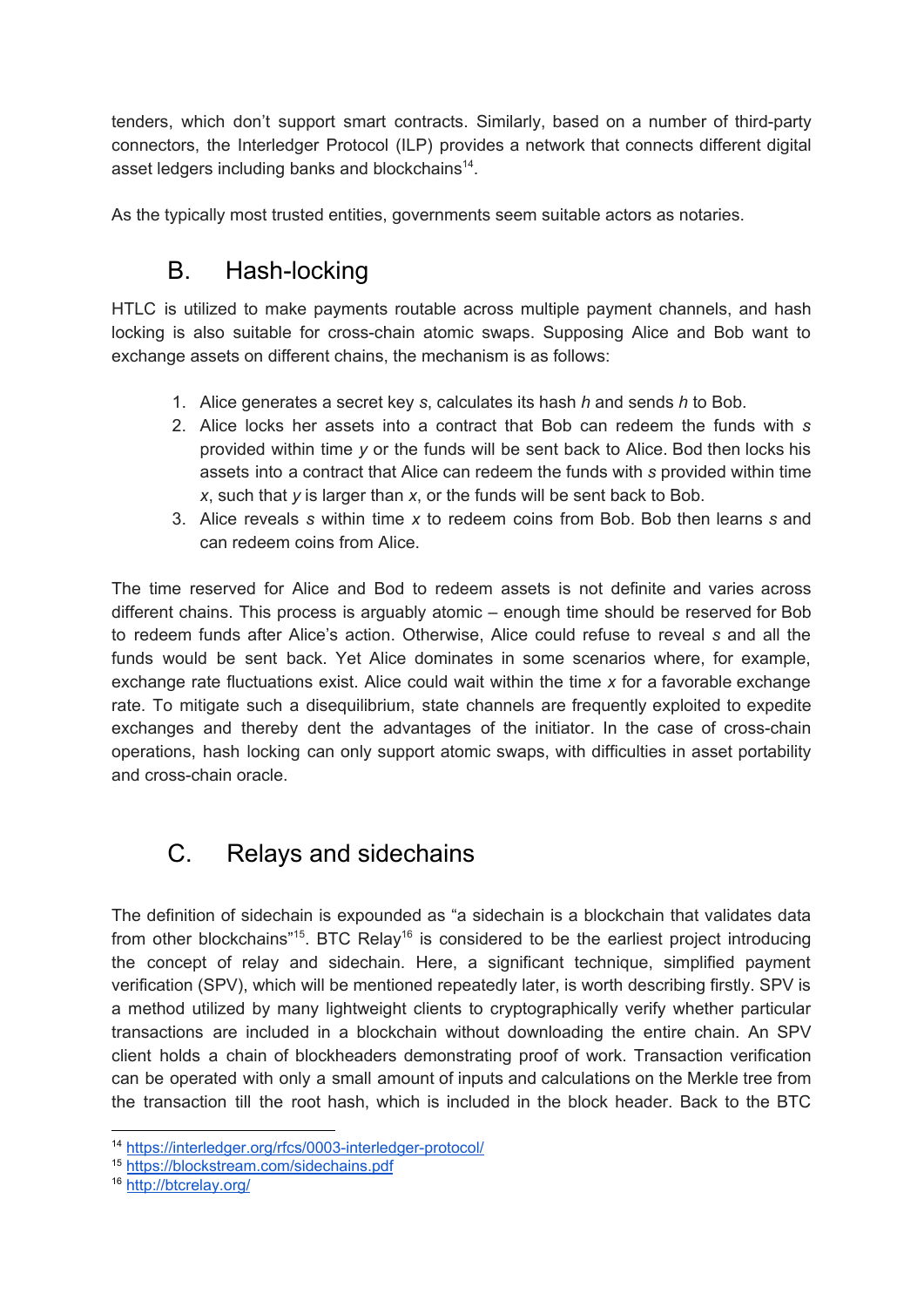Relay scheme, a community of relayers continuously submit block headers up to date with Bitcoin blockchain. DApps on Ethereum can then validate Bitcoin transactions through the BTC Relay contract with the build in SPV logic. Hence, states of the Bitcoin blockchain are relayed to Ethereum. Yet BTC Relay is uni-directional, since Bitcoin scripts are not sufficiently elaborate to read Ethereum data. Relays are limited by the consensus time of the underlying blockchain, which in turn slows down cross-chain operations.

The BTC relay is not a fully-fledged sidechain implementation, as it is built for a very specific use case which is to allow Smart Contracts on the Ethereum blockchain to receive proof of payments made on the Bitcoin blockchain. More generically, the term "sidechain" is used to refer to the pegged subordinate chains. Pegged sidechains are able to not only read data from the parent chain, but also support asset portability. Despite the technical feasibility in one-way, the asset transfers are commonly two-way. To implement the two way peg, some assets on the parent chain should be locked in certain method and new coins are hence created on the sidechain with a deterministic exchange rate. Likewise, the parent chain assets can be unlocked only if the created coins are destroyed on the sidechain. Essentially, transfers in the two-way peg scheme are the processes of locking and unlocking assets across different chains.

The ideas from notary schemes can be imitated here. One can send coins to a custody or a multi-signature address controlled by a federation, and, once confirmed, receive the corresponding tokens on the pegged sidechain. Custodies take charge of overseeing the parent chain and governing coins on the sidechain. This is the quickest way, while the user has to trust the custodian.

There also exists a trustless mechanism that utilizes SPV to peg one chain to another. The parent assets to be transferred are sent to a special output locked by a SPV proof from the sidechain. Next, the SPV proof of this transaction is provided to the sidechain and the corresponding tokens are consequently released, that can be traded freely on the sidechain. Operations in the reverse direction are symmetric – providing SPV proof to the parent chain that those coins are destroyed on the sidechain to unlock the parent assets. Unfortunately, the latency for a SPV based transfer is high since users have to wait a confirmation period before sending a SPV proof to resist denial of service attacks and a contest period before trading transferred assets to prevent double-spending. In the contest period, the previous SPV proof will be invalidated if there is a chain with more aggregate work not containing the locking transaction, which is called a reorganisation proof. To avoid such a delay, users who want to move assets from one chain to the other can swap with those who happen to have the requests in the opposite direction, with the help of the hash locking mechanisms. This is much faster than that they transfer separately using SPV proofs. If participants of the sidechain are full validators of the parent chain, transfers to the sidechain will not require SPV proofs, while still require in reverse, since the parent chain knows nothing about the sidechain. Such an asymmetric two-way peg mechanism will improve security drasticallyeven a 51% attack on the sidechain can hardly transfer coins from the parent chain mistakenly. Transfers between two asynchronous systems without an intermediary to harmonize are complicated to cope with. Whether to wait for a reorganisation proof in the contest period, or to detect misbehaviors on the parent chain for the validators, additional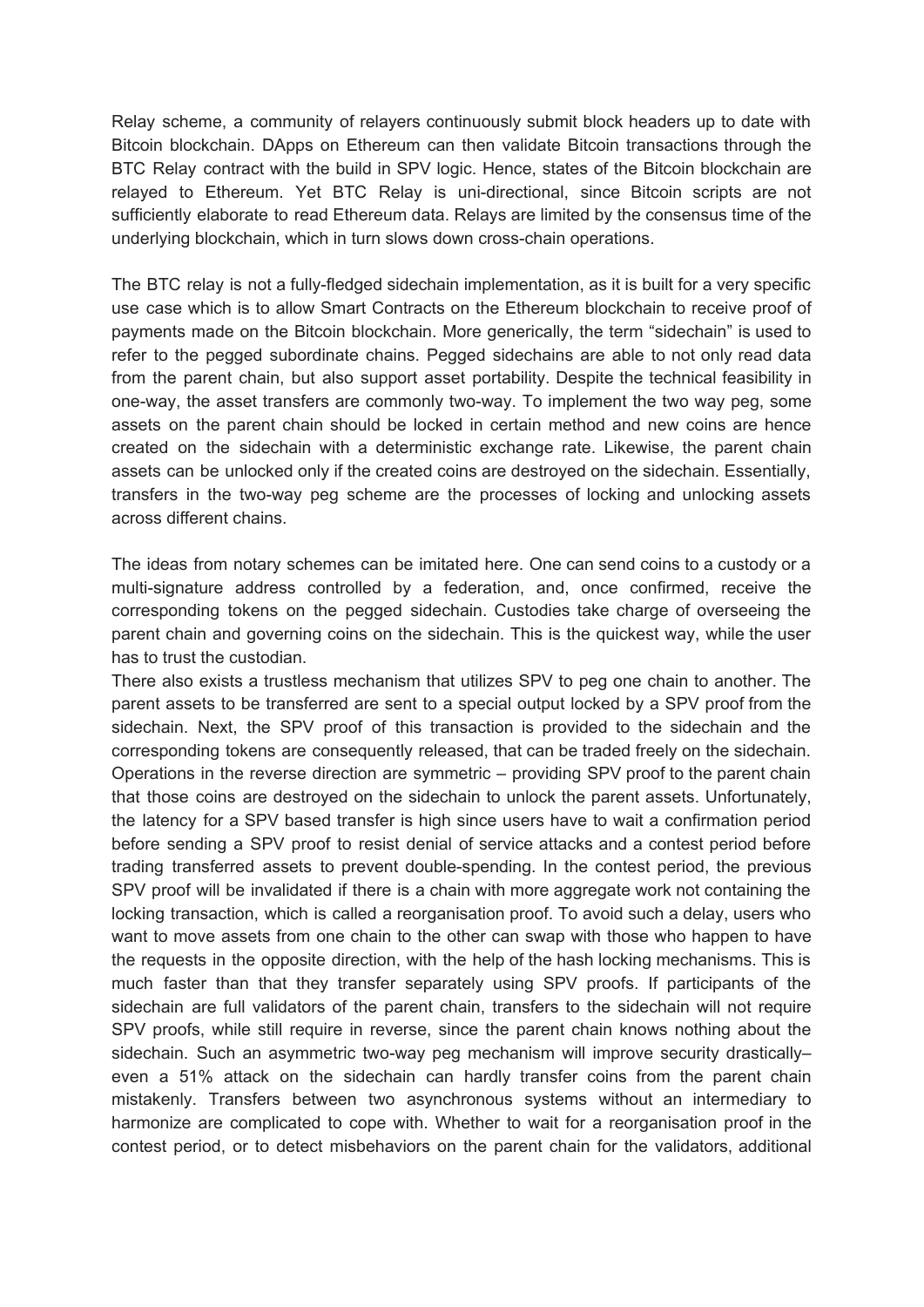overhead will be incurred. More troublesome are the responses to the scenario that the transfer is invalidated but the transferred coins are traded, which needs a reasonable design.

Sidechains extend functions of the parent chain, for instance, transferring Bitcoins to a sidechain that supports smart contract so that Bitcoins can be consumed as gas for contracts. They can also hold their own applications taking the load off the parent chain. In a certain sense, sidechains scale up the parent chain. Theoretically, a sidechain can peg different parent chains. In that case, the transferred coins from the parent chains should be marked with some identity to prevent malicious users from stealing valuable coins with the worthless. For different public chains, it is practical to build sidechains and bridge the sidechain. In this way, the messy interactions are totally constructed upon sidechains, meaning that public chains are impacted minimally.

### <span id="page-11-0"></span>D. Interoperability with the outside

This section doesn't discuss cross-chain interoperability, but the ways how the outside world interacts with blockchains. Prior to blockchain, mass adopted web products and services have been developed. To avoid reinventing the wheel, leveraging existing standards to connect blockchains and extensive Internet services is necessary.

To illustrate this clearly, communicating with an Ethereum node over JSON-RPC is a good example. JSON (JavaScript Object Notation) is a lightweight text format, which is human-readable, easy to generate and parse<sup>17</sup>. JSON is independent of any specific programming language, making it an ideal data-interchange format. JSON-RPC is a stateless, light-weight and apparently JSON-based remote procedure call (RPC) protocol<sup>18</sup>. By defining the data structures explicitly, different types of nodes, cpp-ethereum, go-ethereum, py-ethereum, parity, can provide standardized methods<sup>19</sup>. Those JSON-RPC methods can be called over various transports like sockets and http. Web3.js is an Ethereum compatible JavaScript library that implements the JSON-RPC spec above<sup>20</sup>. With this library, a webpage can easily operate with Ethereum, like querying the states and sending transactions. There are also some other implementations in different languages. Not only Ethereum, almost all the blockchain platforms provide similar interoperating methods, so that blockchains are linked with the outside world effectively.

A trustless option to make smart contracts aware of real world data is to let the data provider cryptographically sign the data of interest. TLS- $N^{21}$  is such a solution that is compatible with TLS 1.3.

<sup>17</sup> <http://json.org/>

<sup>18</sup> <https://www.jsonrpc.org/specification>

<sup>19</sup> <https://github.com/ethereum/wiki/wiki/JSON-RPC#json-rpc-api>

<sup>20</sup> <https://github.com/ethereum/web3.js/>

<sup>&</sup>lt;sup>21</sup> TLS-N: Non-repudiation over TLS Enabling Ubiquitous Content Signing for Disintermediation, Ritzdorf et al., NDSS 2018, <https://eprint.iacr.org/2017/578.pdf>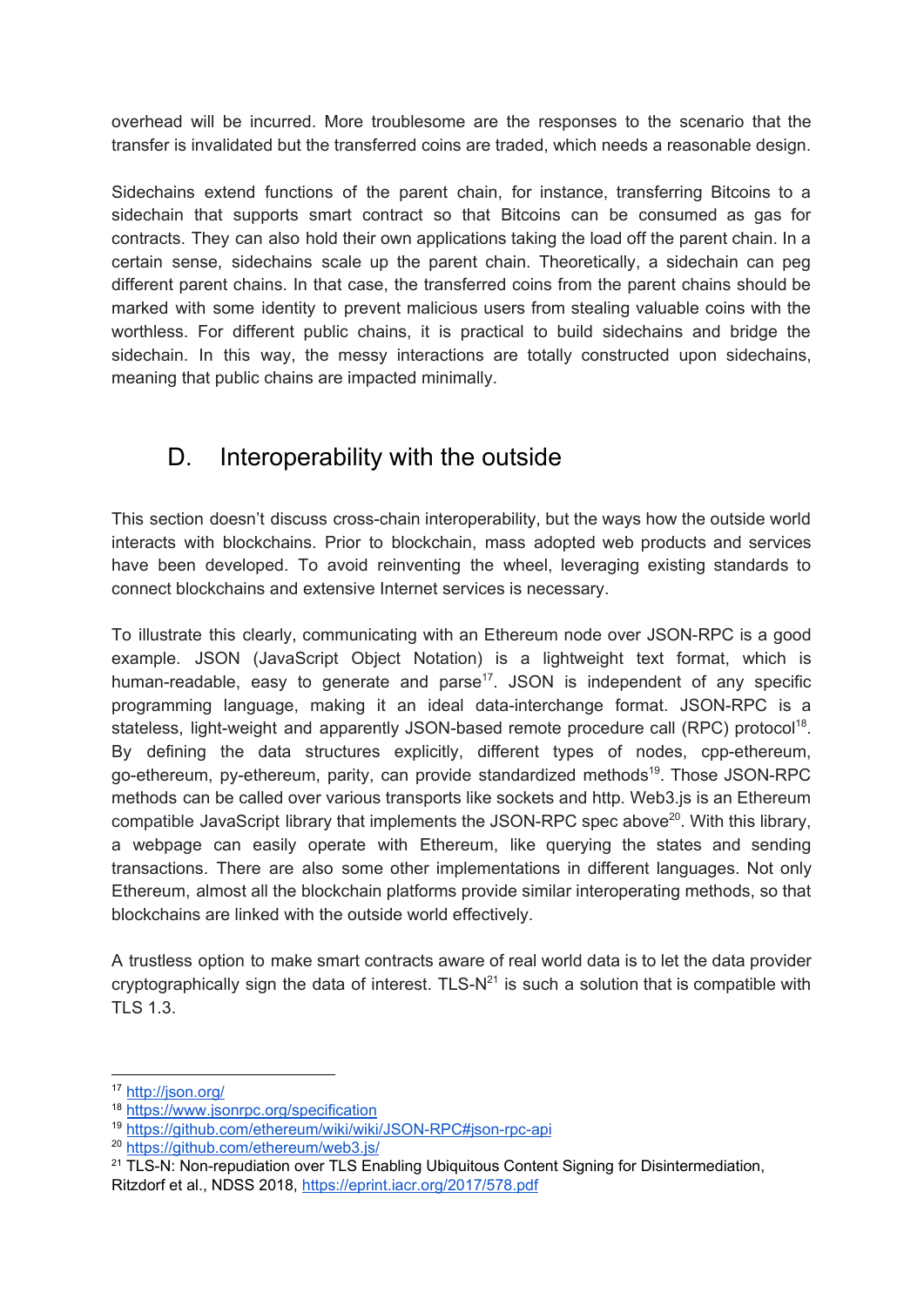# <span id="page-12-0"></span>4. Sustainability

Sustainability is a notion introduced in the domain of environment $^{22}$ . It has been extended to almost every field. Albeit the technical means in the previous sections are unquestionably important to the development of blockchains, this topic goes far beyond pure technical realm. The balance and growth of an industry is always governed by a number of factors. In this chapter, opportunities and challenges concerning the sustainability of blockchains will be demonstrated from some other angles.

### <span id="page-12-1"></span>A. Energy Consumption of Proof of Work

Bitcoin is a typical representative to explain the "energy crisis" of PoW blockchains. As is well known, Bitcoin gives miners an incentive to maintain the network zealously by allowing the creator of a block to mint certain number of new coins owned by itself. Currently, every 10 minutes, a block creator wins a coinbase reward of 12.5 bitcoins, which is worth about  $$80,000^{23}$ , and a small part of transaction fees. Miners are racing to invest heavily in mining equipment to improve chances of profiting. Such a severe computing power competition leads to the huge consumption of electricity. It is estimated that the current electricity consumption of Bitcoin amounts to 22 terawatt-hours (TWh) per year, comparable with Ireland and more than 4 times what Google expended worldwide in  $2015<sup>24</sup>$ . The number is still growing. It is unreasonable to say the energy is wasted. After all, the security of all the PoW blockchains is maintained in that way. But in the context that energy conservation is advocated globally, the mining of Bitcoin is highly controversial.

Regarding mining, there are some interesting phenomenon and viewpoints worth sketching. Most miners support the Bitcoin network to pursue economic benefits. It only makes sense when the Bitcoin price reaches a certain level that miner's lucre exceeds their investments in the real world. Since the fall in Bitcoin's price from the end of 2017, a number of mines were unable to afford operating expenses and closed down. Rational miners would flee at any time, in case they suffered a deficit in a long period. This is a huge peril that losing maintainers would totally ruin Bitcoin. To avoid inflation, Satoshi Nakamoto designed a mechanism when creating Bitcoin that the coinbase reward would be gradually reduced remaining the gross of Bitcoins at 21,000,000. In the future, miners will only relies on transaction fees to profit. Provided that bitcoin price couldn't meet their demands, they would increase the fees constantly, then bringing on reduction in trading volume. It would be a vicious circle that Bitcoin may finally shutdown. Another is the centralization issue. Due to high variance of block creation, miners tend to compose a mining pool for stable revenue.

<sup>22</sup> <https://en.wikipedia.org/wiki/Sustainability>

<sup>&</sup>lt;sup>23</sup> Real time price of Bitcoin can be inquired in <https://www.blockchain.com/explorer>

<sup>24</sup> <https://www.economist.com/the-economist-explains/2018/07/09/why-bitcoin-uses-so-much-energy>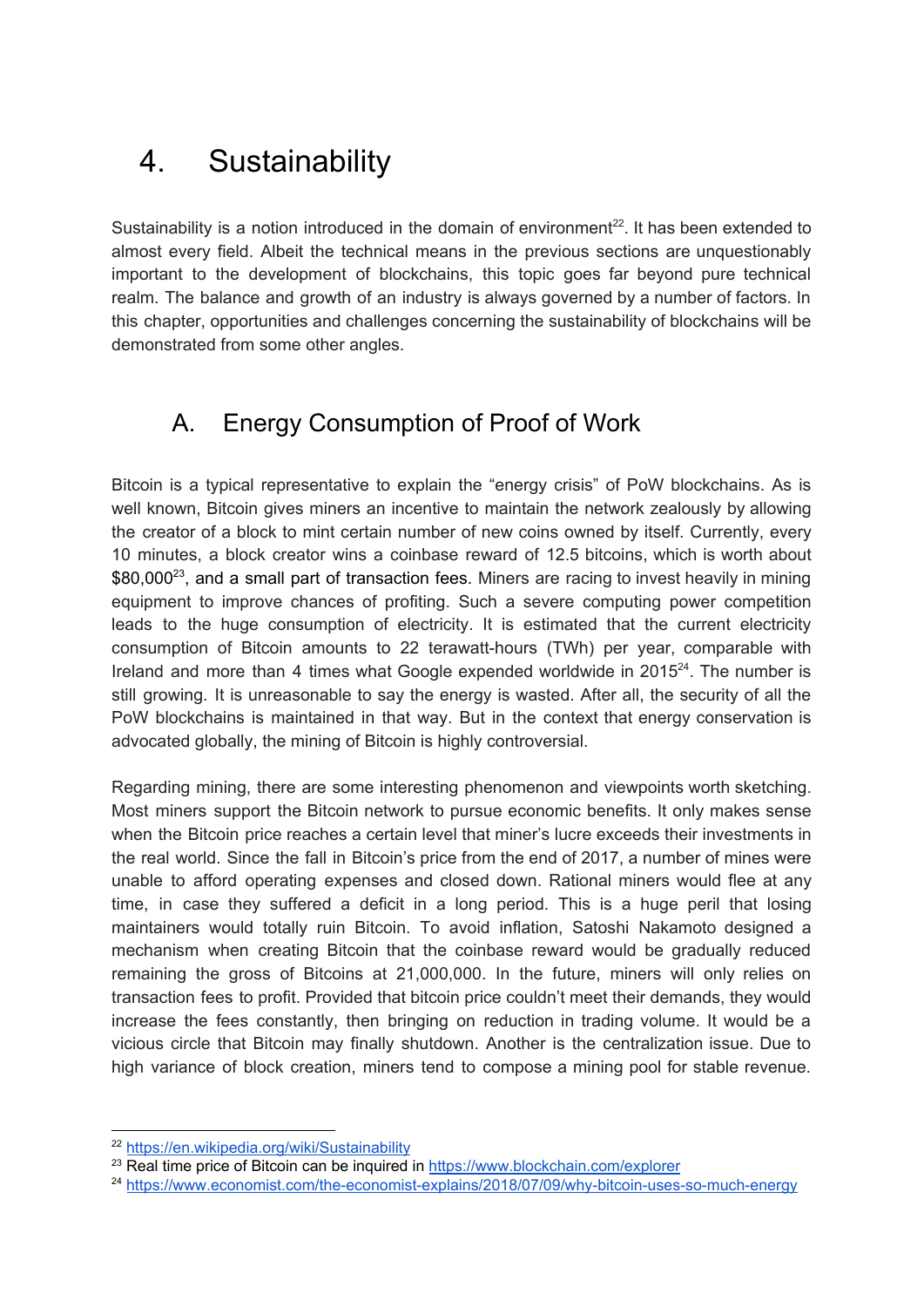Several noted mining pools control a large share of the computing power $^{25}$ , which runs against where Bitcoin starts from.

### <span id="page-13-0"></span>B. Governance

Governing a blockchain is a substantial obstacle. Even if a blockchain is permissionless, i.e. anyone can join and leave at any point in time, the core developers are making daily decisions on behalf of the other blockchain users. It's therefore appropriate to understand whether Bitcoin is actually decentralized $^{26}$ .

# <span id="page-13-1"></span>5. Conclusion

Scalability of permissioned blockchains is relatively approachable, as they compromise the freedom of trust for scalability. Scalability of permissionless blockchains requires novel concepts, and the current progress looks very promising from a practical perspective. What's ultimately important is to properly lay out the security and trust assumptions of any given solution, coupled with appropriate security proofs. Lastly, we should understand why blockchain is required and a useful solution to a given problem $27$ .

<sup>25</sup> <https://www.blockchain.com/pools>

<sup>&</sup>lt;sup>26</sup> Is Bitcoin a Decentralized Currency?, Gervais et al., IEEE S&P Magazine 2014, <https://eprint.iacr.org/2013/829.pdf>

 $27$  Do you need a Blockchain?, Wüst and Gervais, Crypto Valley Conference 2018, <https://eprint.iacr.org/2017/375.pdf>